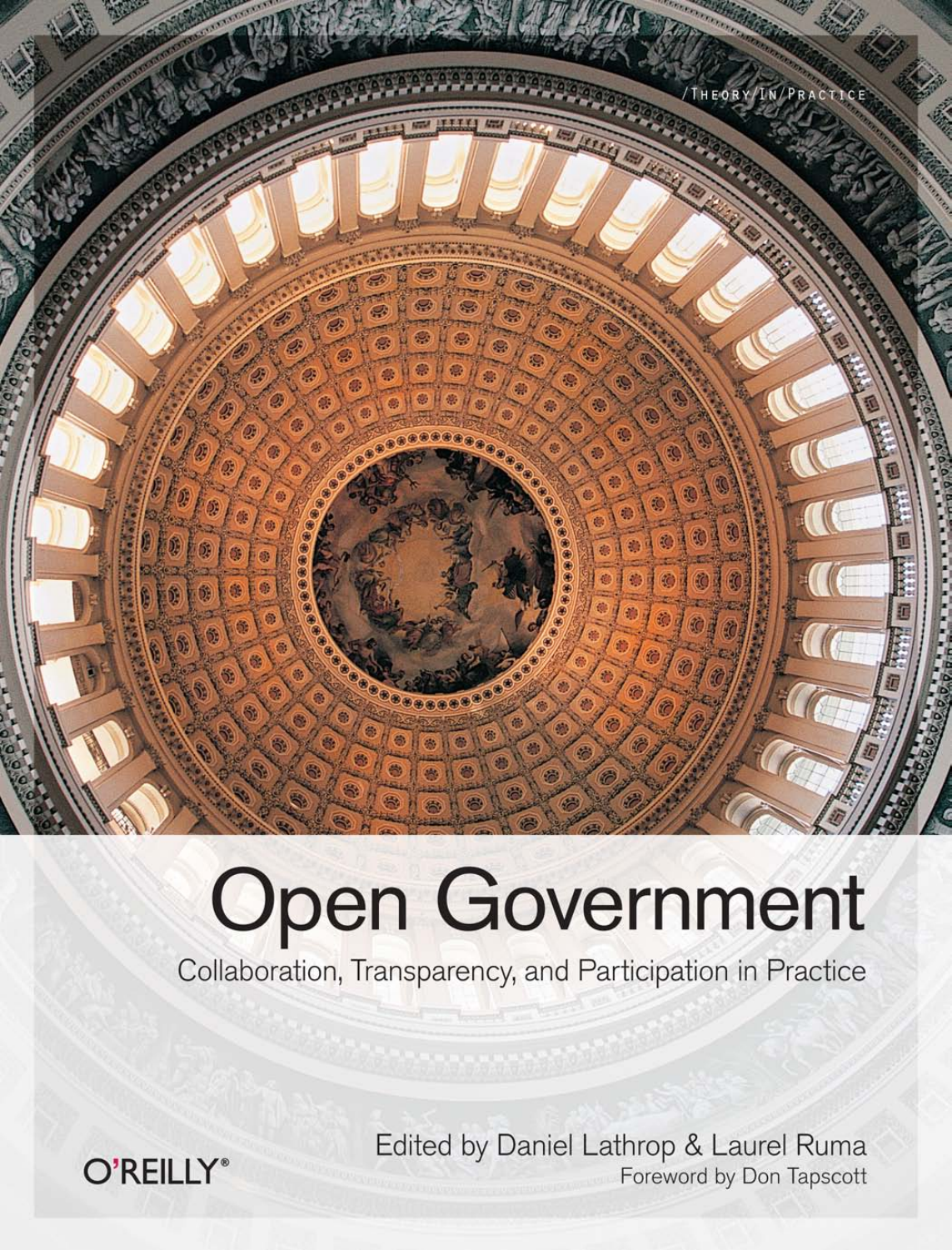## **Open Government**

"Open government is one critical part in making happen what some may think impossible: a government that actually works."

> -Lawrence Lessig, director of the Edmond J. Safra Foundation Center for Ethics and professor of law at Harvard Law School

The Web can make real-time data accessible to anyone, but how can government leverage this openness to improve operations and communication, as well as increase citizen participation? In this book, leading visionaries and practitioners both inside and outside of government share their ideas on how to achieve and direct this emerging world of online collaboration, transparency, and participation.

#### **Contributors and topics include:**

- Beth Simone Noveck, U.S. Deputy Chief Technology Officer for open government, "The Single Point of Failure"
- **F** Jerry Brito, senior research fellow at the Mercatus Center at George Mason University, "All Your Data Are Belong to Us: Liberating Government Data"
- Aaron Swartz, cofounder of reddit.com, OpenLibrary.org, and **BoldProgressives.org, "When Is Transparency Useful?"**
- **Ellen S. Miller, executive director of the Sunlight Foundation, "Disrupting" Washington's Golden Rule"**
- Carl Malamud, founder of Public.Resource.Org, "By the People"
- Douglas Schuler, president of the Public Sphere Project, "Online Deliberation and Civic Intelligence"
- **Howard Dierking, program manager on Microsoft's MSDN and TechNet Web** platform team, "Engineering Good Government"
- Matthew Burton, Web entrepreneur and former intelligence analyst at the Defense Intelligence Agency, "A Peace Corps for Programmers"
- Gary D. Bass and Sean Moulton, OMB Watch, "Bringing the Web 2.0 **Revolution to Government"**
- Tim O'Reilly, founder and CEO of O'Reilly Media, "Government As a Platform"





O'REILLY®

Free online edition for 45 days with purchase of this book. Details on last page.

oreillv.com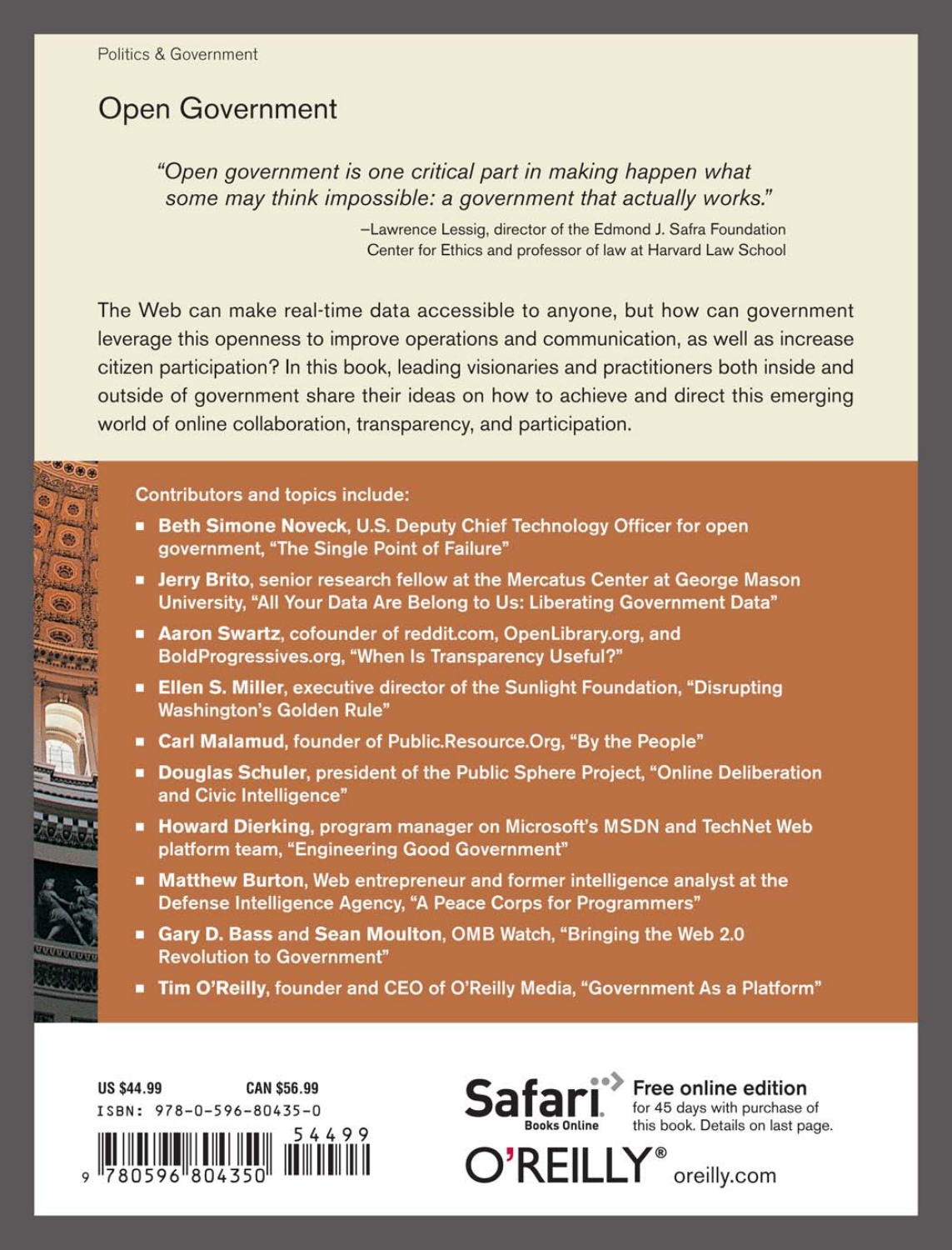# **Open Government**



Edited by Daniel Lathrop and Laurel Ruma

 $O^{\prime}$ RFII I $Y^{\circ}$ Beijing · Cambridge · Farnham · Köln · Sebastopol · Taipei · Tokyo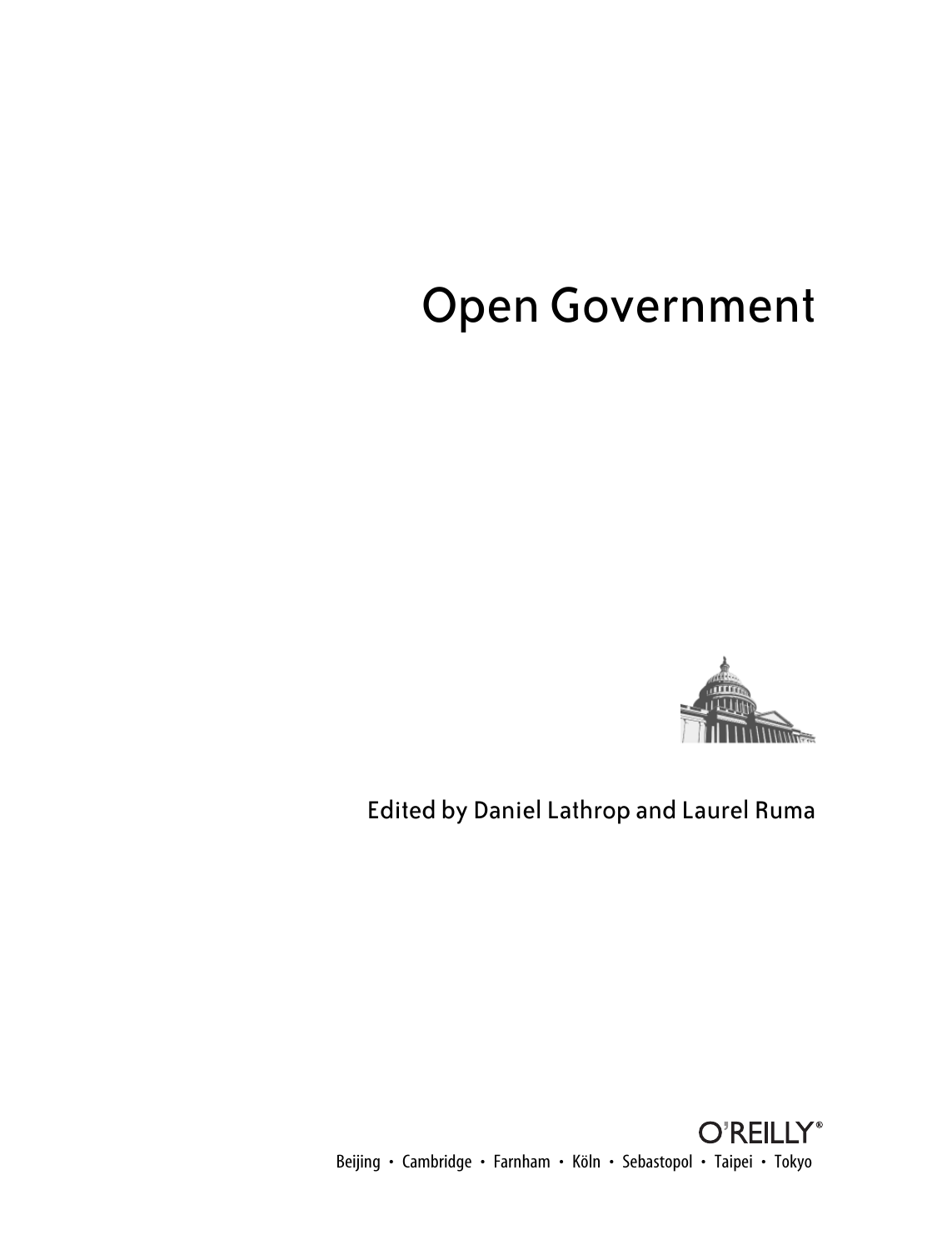#### Open Government Edited by Daniel Lathrop and Laurel Ruma

Copyright © 2010 O'Reilly Media, Inc.. All rights reserved. Printed in the United States of America.

Published by O'Reilly Media, Inc., 1005 Gravenstein Highway North, Sebastopol, CA 95472.

O'Reilly books may be purchased for educational, business, or sales promotional use. Online editions are also available for most titles (*[http://my.safaribooksonline.com](http://my.safaribooksonline.com/?portal=oreilly)*). For more information, contact our corporate/ institutional sales department: 800-998-9938 or *[corporate@oreilly.com](mailto:corporate@oreilly.com)*.

Editors: Laurel Ruma and Julie Steele **Production Editor:** Sarah Schneider Copyeditor: Audrey Doyle Proofreader: Kiel Van Horn

Indexer: Ellen Troutman Zaig Cover Designer: Mark Paglietti Interior Designer: David Futato **Illustrators:** Nellie McKesson and Rob Romano

#### Printing History:

February 2010: First Edition.

O'Reilly and the O'Reilly logo are registered trademarks of O'Reilly Media, Inc. *Open Government*, the image of the Capitol building, and related trade dress are trademarks of O'Reilly Media, Inc.

Many of the designations used by manufacturers and sellers to distinguish their products are claimed as trademarks. Where those designations appear in this book, and O'Reilly Media, Inc. was aware of a trademark claim, the designations have been printed in caps or initial caps.

*Wiki Government: How Technology Can Make Government Better, Democracy Stronger, and Citizens More Powerful*. Copyright 2009, Beth Simone Noveck. Excerpt reprinted with permission from the Brookings Institution.

While every precaution has been taken in the preparation of this book, the publisher and authors assume no responsibility for errors or omissions, or for damages resulting from the use of the information contained herein.

ISBN: 978-0-596-80435-0

[V]

1265403977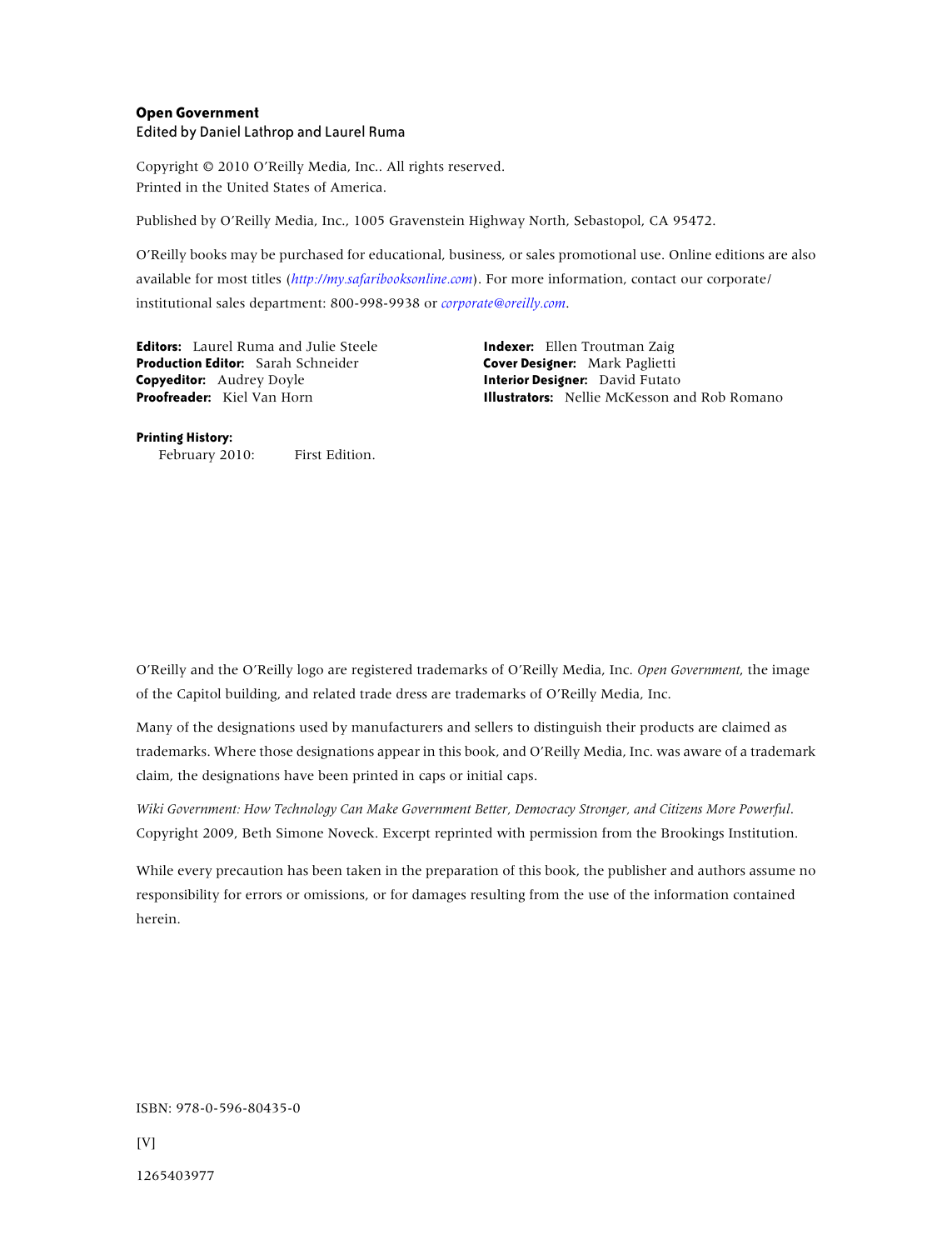#### CONTENTS

|   | <b>FOREWORD</b>                                                    | XV  |
|---|--------------------------------------------------------------------|-----|
|   | by Don Tapscott                                                    |     |
|   | <b>PREFACE</b>                                                     | xix |
|   |                                                                    |     |
| 1 | A PEACE CORPS FOR PROGRAMMERS<br>by Matthew Burton                 | 1   |
|   | Tipping Point: The Extinction of Pencils                           | 4   |
|   | Competition Is Critical to Any Ecosystem                           | 4   |
|   | <b>Creating a Developer Corps</b>                                  | 6   |
|   | Conclusion                                                         | 8   |
|   | About the Author                                                   | 9   |
| 2 | <b>GOVERNMENT AS A PLATFORM</b>                                    | 11  |
|   | by Tim O'Reilly                                                    |     |
|   | Government As a Platform                                           | 12  |
|   | Lesson 1: Open Standards Spark Innovation and Growth               | 15  |
|   | Lesson 2: Build a Simple System and Let It Evolve                  | 18  |
|   | Lesson 3: Design for Participation                                 | 22  |
|   | A Robustness Principle for Government                              | 25  |
|   | Lesson 4: Learn from Your "Hackers"                                | 29  |
|   | Lesson 5: Data Mining Allows You to Harness Implicit Participation | 32  |
|   | Lesson 6: Lower the Barriers to Experimentation                    | 34  |
|   | Lesson 7: Lead by Example                                          | 36  |
|   | Practical Steps for Government Agencies                            | 38  |
|   | About the Author                                                   | 39  |
| 3 | <b>BY THE PEOPLE</b>                                               | 41  |
|   | by Carl Malamud                                                    |     |
|   | About the Author                                                   | 47  |
| 4 | THE SINGLE POINT OF FAILURE<br>by Beth Simone Noveck               | 49  |
|   | The Closed Model of Decision Making                                | 50  |
|   | New Technologies and Civic Life                                    | 53  |
|   | Participatory Democratic Theory in the Age of Networks             | 58  |
|   | About the Author                                                   | 69  |
| 5 | <b>ENGINEERING GOOD GOVERNMENT</b>                                 | 71  |
|   | by Howard Dierking                                                 |     |
|   |                                                                    |     |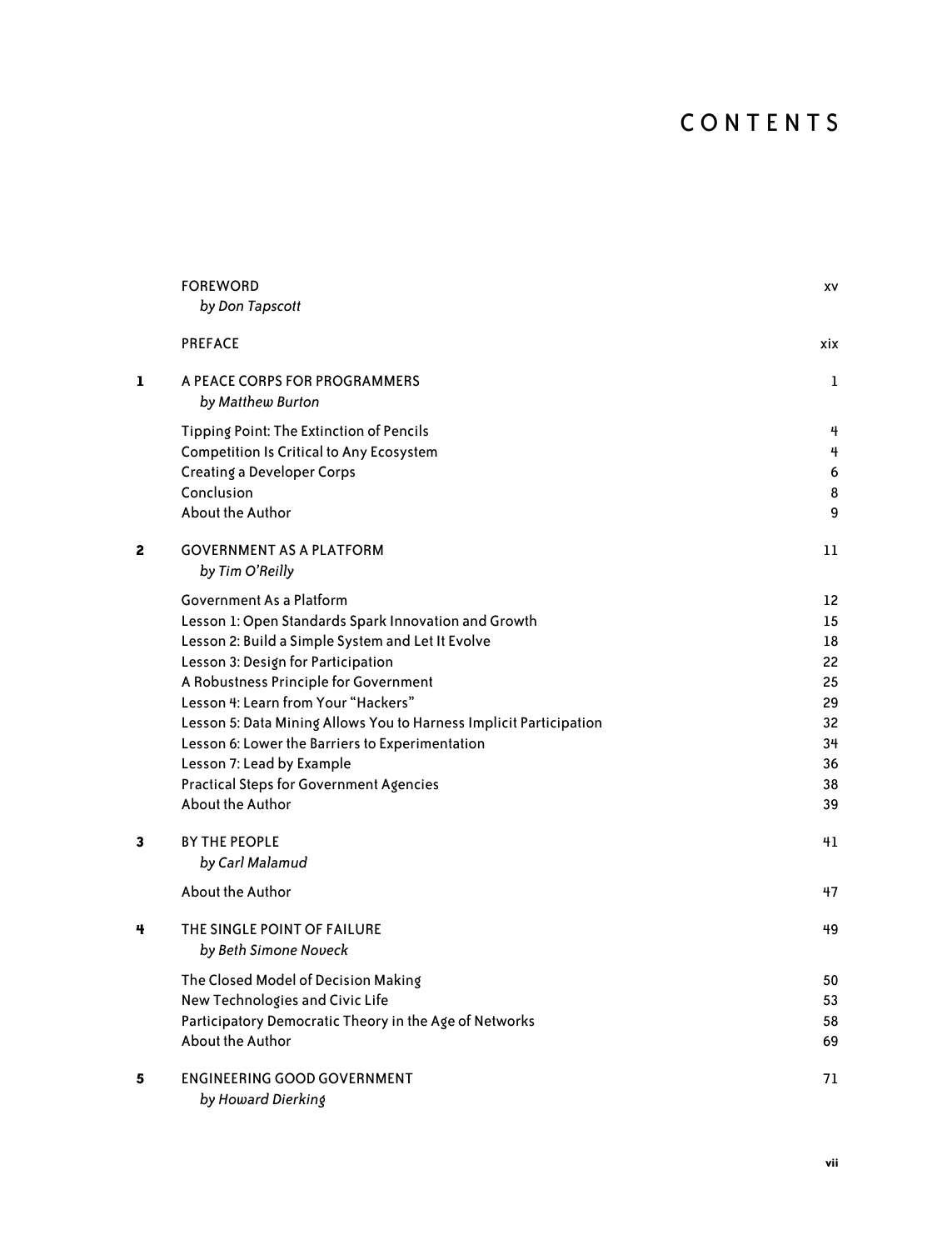|    | The Articles of Confederation and the Stovepipe Antipattern           | 72         |
|----|-----------------------------------------------------------------------|------------|
|    | Continued Maintenance: The Blob and Confederacy                       | 77         |
|    | Conclusion                                                            | 80         |
|    | About the Author                                                      | 81         |
| 6  | <b>ENABLING INNOVATION FOR CIVIC ENGAGEMENT</b>                       | 83         |
|    | by David G. Robinson, Harlan Yu, and Edward W. Felten                 |            |
|    | Citizen Initiatives Lead the Way                                      | 83         |
|    | Providing for Reuse and Innovation                                    | 84         |
|    | Data Authenticity Down the Line                                       | 87         |
|    | Why Bother with Bulk?                                                 | 88         |
|    | Conclusion<br><b>About the Authors</b>                                | 89<br>89   |
|    |                                                                       |            |
| 7  | ONLINE DELIBERATION AND CIVIC INTELLIGENCE                            | 91         |
|    | by Douglas Schuler                                                    |            |
|    | <b>Definitions and Assertions</b>                                     | 91         |
|    | Democracy, Deliberation, and the Internet                             | 95         |
|    | <b>Findings and Issues</b>                                            | 100        |
|    | Conclusion                                                            | 103        |
|    | About the Author                                                      | 104        |
| 8  | OPEN GOVERNMENT AND OPEN SOCIETY                                      | 105        |
|    | by Archon Fung and David Weil                                         |            |
|    | Transparency's Moment?                                                | 105        |
|    | The Dark Side of Open Government                                      | 106        |
|    | The Missing Diagnosis                                                 | 108        |
|    | Targeted Transparency                                                 | 109        |
|    | A Matter of Politics                                                  | 111        |
|    | Conclusion<br><b>About the Authors</b>                                | 111<br>113 |
|    |                                                                       |            |
| 9  | "YOU CAN BE THE EYES AND EARS": BARACK OBAMA AND THE WISDOM OF CROWDS | 115        |
|    | by Micah L. Sifry                                                     |            |
|    | Change.gov Shows How to Change the Gov                                | 116        |
|    | "You Can Be the Eyes and Ears"                                        | 116        |
|    | Recovery.gov Site Still Under Construction                            | 117        |
|    | Online Town Hall or "Participation Theater"?                          | 118        |
|    | Open Data and Open Government                                         | 119        |
|    | Co-creation, Co-optation, or Collision?<br>About the Author           | 121<br>122 |
|    |                                                                       |            |
| 10 | TWO-WAY STREET: GOVERNMENT WITH THE PEOPLE                            | 123        |
|    | by Mark Drapeau                                                       |            |
|    | Pockets of Excellence: The Goverati                                   | 124        |
|    | Conclusion                                                            | 129        |
|    | About the Author                                                      | 129        |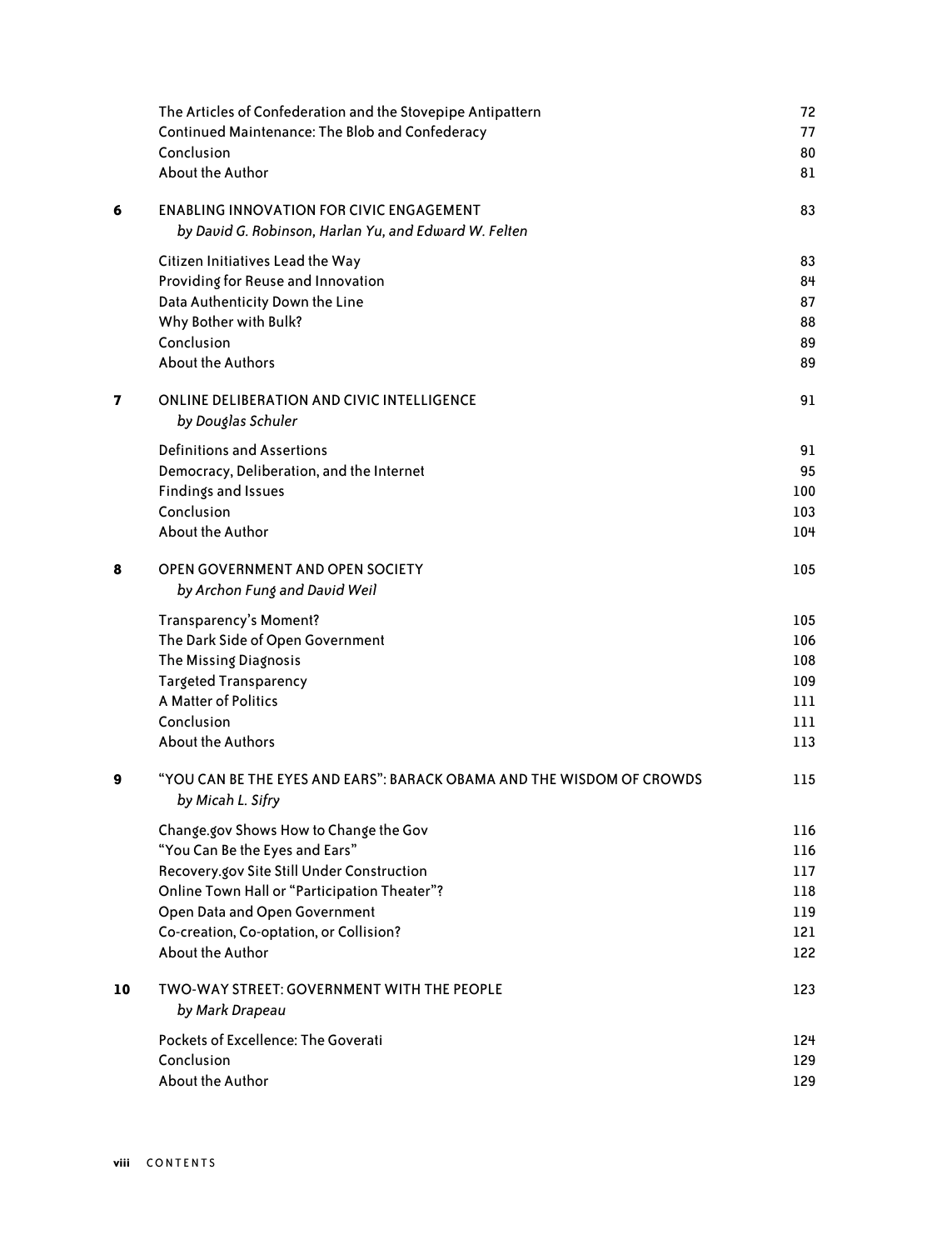| 11 | <b>CITIZENS' VIEW OF OPEN GOVERNMENT</b><br>by Brian Reich                                    | 131 |
|----|-----------------------------------------------------------------------------------------------|-----|
|    | The First "We President"                                                                      | 132 |
|    | The Internet Has Made Us Lazy                                                                 | 133 |
|    | Toward a Findable Government                                                                  | 135 |
|    | Advanced Citizenship                                                                          | 136 |
|    | Conclusion                                                                                    | 138 |
|    | About the Author                                                                              | 138 |
| 12 | AFTER THE COLLAPSE: OPEN GOVERNMENT AND THE FUTURE OF CIVIL SERVICE<br>by David Eaves         | 139 |
|    | The Coasean Collapse                                                                          | 140 |
|    | The Long Tail of Public Policy                                                                | 141 |
|    | <b>Patch Culture</b>                                                                          | 143 |
|    | The End of Objectivity                                                                        | 144 |
|    | Two Preconditions to Government As Platform: Capacity for Self-Organization and Collaboration | 146 |
|    | <b>Extend the Network</b>                                                                     | 148 |
|    | The Next Civil Service Culture: The Gift Economy                                              | 149 |
|    | Conclusion                                                                                    | 150 |
|    | About the Author                                                                              | 151 |
| 13 | DEMOCRACY, UNDER EVERYTHING<br>by Sarah Schacht                                               | 153 |
|    | Many Voices, Many Messages, One Government                                                    | 153 |
|    | My Idea                                                                                       | 155 |
|    | Revealing Obscured Government Data                                                            | 157 |
|    | Improving Communication without Being Crushed by Email                                        | 160 |
|    | How to Improve Civic Engagement                                                               | 162 |
|    | Conclusion                                                                                    | 165 |
|    | About the Author                                                                              | 165 |
| 14 | <b>EMERGENT DEMOCRACY</b>                                                                     | 167 |
|    | by Charles Armstrong                                                                          |     |
|    | Democracy As a Scaling Mechanism                                                              | 167 |
|    | Limiting Factors and the Internet                                                             | 170 |
|    | <b>Building an Emergent Democracy</b>                                                         | 171 |
|    | The Road to Emergent Democracy                                                                | 175 |
|    | About the Author                                                                              | 176 |
| 15 | <b>CASE STUDY: TWEET CONGRESS</b><br>by Wynn Netherland and Chris McCroskey                   | 177 |
|    | Tweet Congress: Build an App, Start a Movement                                                | 177 |
|    | Starting the Movement: We Are All Lobbyists Now                                               | 179 |
|    | So, Who Gets It?                                                                              | 180 |
|    | Impact                                                                                        | 180 |
|    | Conclusion                                                                                    | 182 |
|    | <b>About the Authors</b>                                                                      | 182 |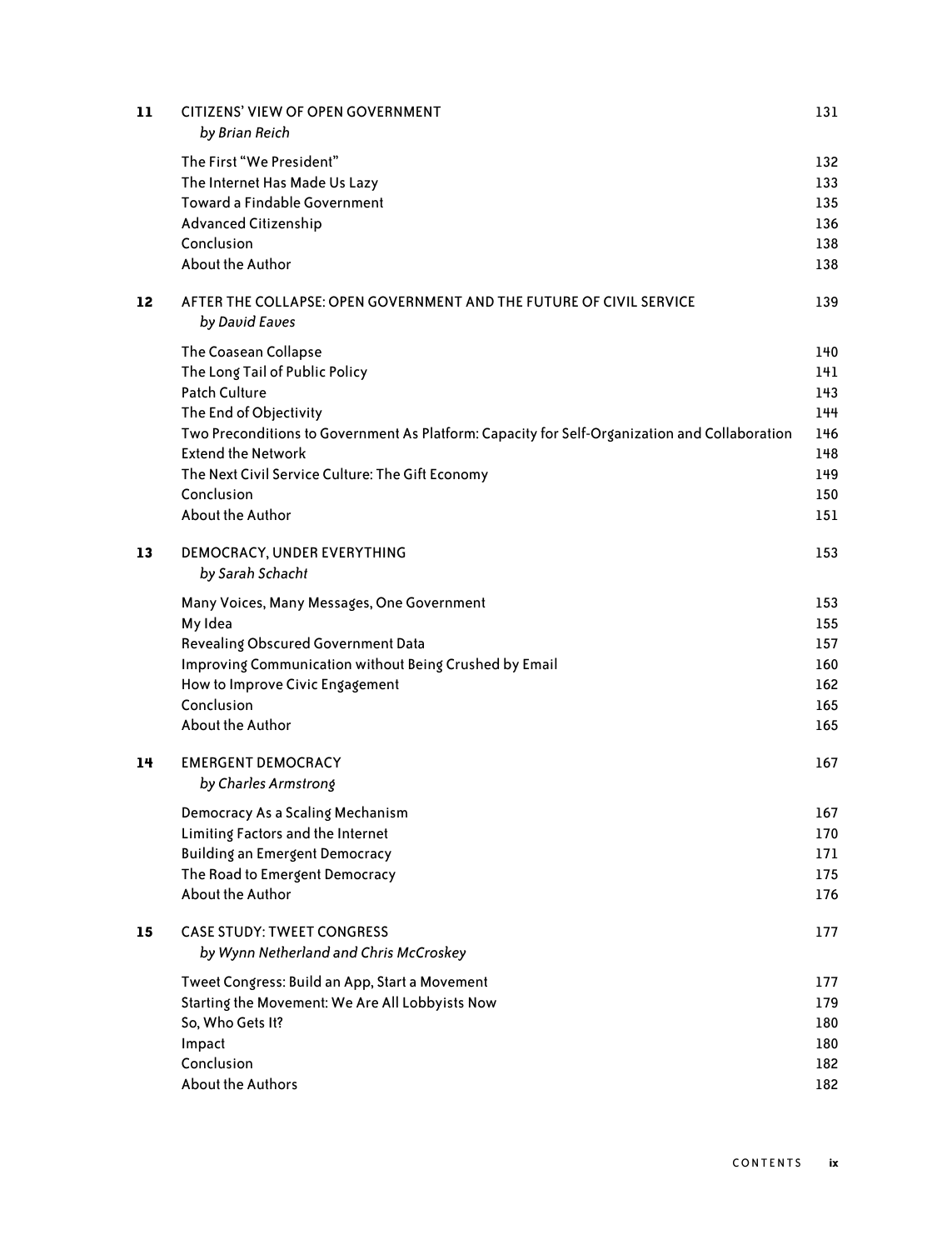| 16 | ENTREPRENEURIAL INSURGENCY: REPUBLICANS CONNECT WITH THE AMERICAN PEOPLE<br>by Nick Schaper   | 183        |
|----|-----------------------------------------------------------------------------------------------|------------|
|    | <b>Entrepreneurial Insurgency and Congress</b>                                                | 183        |
|    | Congress Tweets, Too                                                                          | 184        |
|    | I YouTube, You YouTube                                                                        | 186        |
|    | Social Media and the Fight for Transparency                                                   | 188        |
|    | Conclusion                                                                                    | 190        |
|    | About the Author                                                                              | 191        |
| 17 | DISRUPTING WASHINGTON'S GOLDEN RULE<br>by Ellen S. Miller                                     | 193        |
|    | The Bad Old Days: When Insiders Ruled                                                         | 195        |
|    | This Is the Mashable Now                                                                      | 196        |
|    | <b>What Comes Next</b>                                                                        | 198        |
|    | About the Author                                                                              | 200        |
| 18 | <b>CASE STUDY: GOVTRACK.US</b><br>by Joshua Tauberer                                          | 201        |
|    |                                                                                               |            |
|    | Opening Legislative Data<br><b>Screen Scraping Congress</b>                                   | 202<br>205 |
|    | Engaging the GovTrack Community                                                               | 210        |
|    | Conclusion                                                                                    | 211        |
|    | About the Author                                                                              | 211        |
| 19 | CASE STUDY: FOLLOWTHEMONEY.ORG<br>by Edwin Bender                                             | 213        |
|    | Accessing Political Donor Data Fraught with Problems                                          | 213        |
|    | The National Institute on Money in State Politics' Role in the Fight for Greater Transparency | 214        |
|    | Bolstering the Spirit of Public Disclosure Laws                                               | 216        |
|    | State-Level Transparency Faces Serious Challenges                                             | 217        |
|    | In an Ideal World: Recommendations for Open Data                                              | 219        |
|    | Conclusion                                                                                    | 220        |
|    | About the Author                                                                              | 221        |
| 20 | <b>CASE STUDY: MAPLIGHT.ORG</b><br>by Daniel Newman                                           | 223        |
|    | Why We Founded MAPLight.org                                                                   | 224        |
|    | MAPLight.org's Unique Contribution                                                            | 225        |
|    | Nuts and Bolts: Using MAPLight.org                                                            | 227        |
|    | <b>Barriers to Transparency</b>                                                               | 231        |
|    | Conclusion                                                                                    | 232        |
|    | About the Author                                                                              | 232        |
| 21 | GOING 2.0: WHY OPENSECRETS.ORG OPTED FOR FULL FRONTAL DATA SHARING<br>by Sheila Krumholz      | 233        |
|    | The Decision to Let Go of the Data                                                            | 233        |
|    | It's Not Easy Being Open                                                                      | 234        |
|    |                                                                                               |            |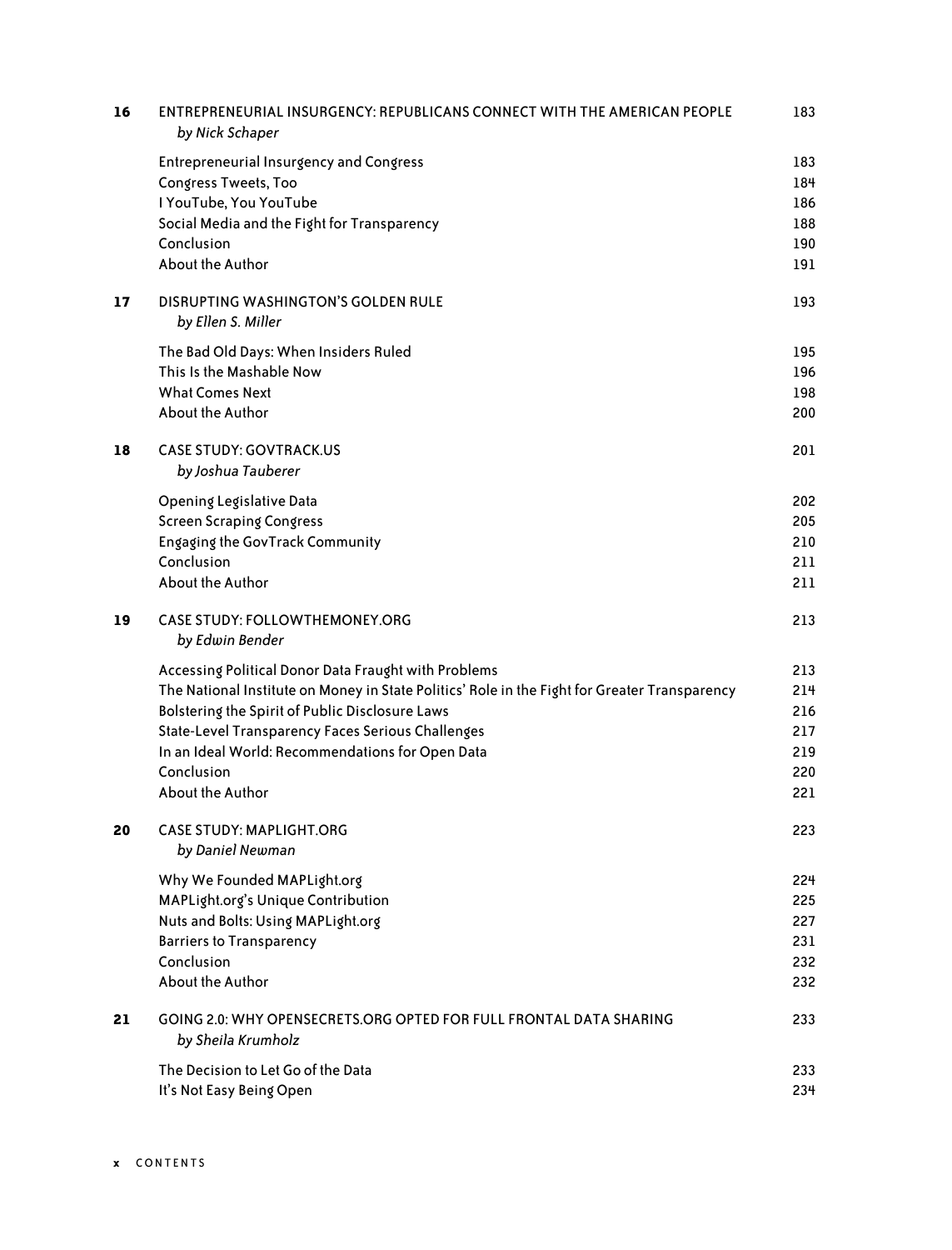|    | Creating a New Model for Transparency<br>The Future Is Now                   | 236<br>237 |
|----|------------------------------------------------------------------------------|------------|
|    | Conclusion                                                                   | 238        |
|    | About the Author                                                             | 239        |
| 22 | ALL YOUR DATA ARE BELONG TO US: LIBERATING GOVERNMENT DATA<br>by Jerry Brito | 241        |
|    | Liberating Government Data: Carl Malamud Versus the Man                      | 241        |
|    | Disclosing Government Data: Paper Versus the Internet                        | 243        |
|    | Accessing Government Data: Open Distribution Versus Jealous Control          | 244        |
|    | Demanding Government Data: Public Money Versus Private Research              | 245        |
|    | RECAP: Freeing PACER Documents for Public Use                                | 247        |
|    | Conclusion                                                                   | 248        |
|    | <b>About the Author</b>                                                      | 248        |
| 23 | <b>CASE STUDY: MANY EYES</b>                                                 | 249        |
|    | by Fernanda Viégas and Martin Wattenberg                                     |            |
|    | Policy                                                                       | 249        |
|    | From Policy to Politicians                                                   | 252        |
|    | Visual Literacy                                                              | 254        |
|    | Conclusion                                                                   | 256        |
|    | <b>About the Authors</b>                                                     | 256        |
| 24 | MY DATA CAN'T TELL YOU THAT<br>by Bill Allison                               | 257        |
|    | The How and Why of Data Collection                                           | 258        |
|    | <b>Federal Data: Approximations Galore</b>                                   | 259        |
|    | Good Data Doesn't Mean Good Results                                          | 262        |
|    | Conclusion                                                                   | 264        |
|    | About the Author                                                             | 265        |
| 25 | WHEN IS TRANSPARENCY USEFUL?                                                 | 267        |
|    | by Aaron Swartz                                                              |            |
|    | Sharing Documents with the Public                                            | 268        |
|    | Generating Databases for the Public                                          | 268        |
|    | Interpreting Databases for the Public                                        | 269        |
|    | An Alternative                                                               | 271        |
|    | About the Author                                                             | 272        |
| 26 | <b>TRANSPARENCY INSIDE OUT</b>                                               | 273        |
|    | by Tim Koelkebeck                                                            |            |
|    | <b>Complexity Creates Opacity</b>                                            | 275        |
|    | Transparency, Meet Institutional Inertia                                     | 276        |
|    | Kaleidoscope IT: One-Off Apps Obscure Information                            | 278        |
|    | A Market Focused on Proposals, Not Products                                  | 280        |
|    | Framing the Window                                                           | 284        |
|    | Conclusion                                                                   | 286        |
|    | About the Author                                                             | 287        |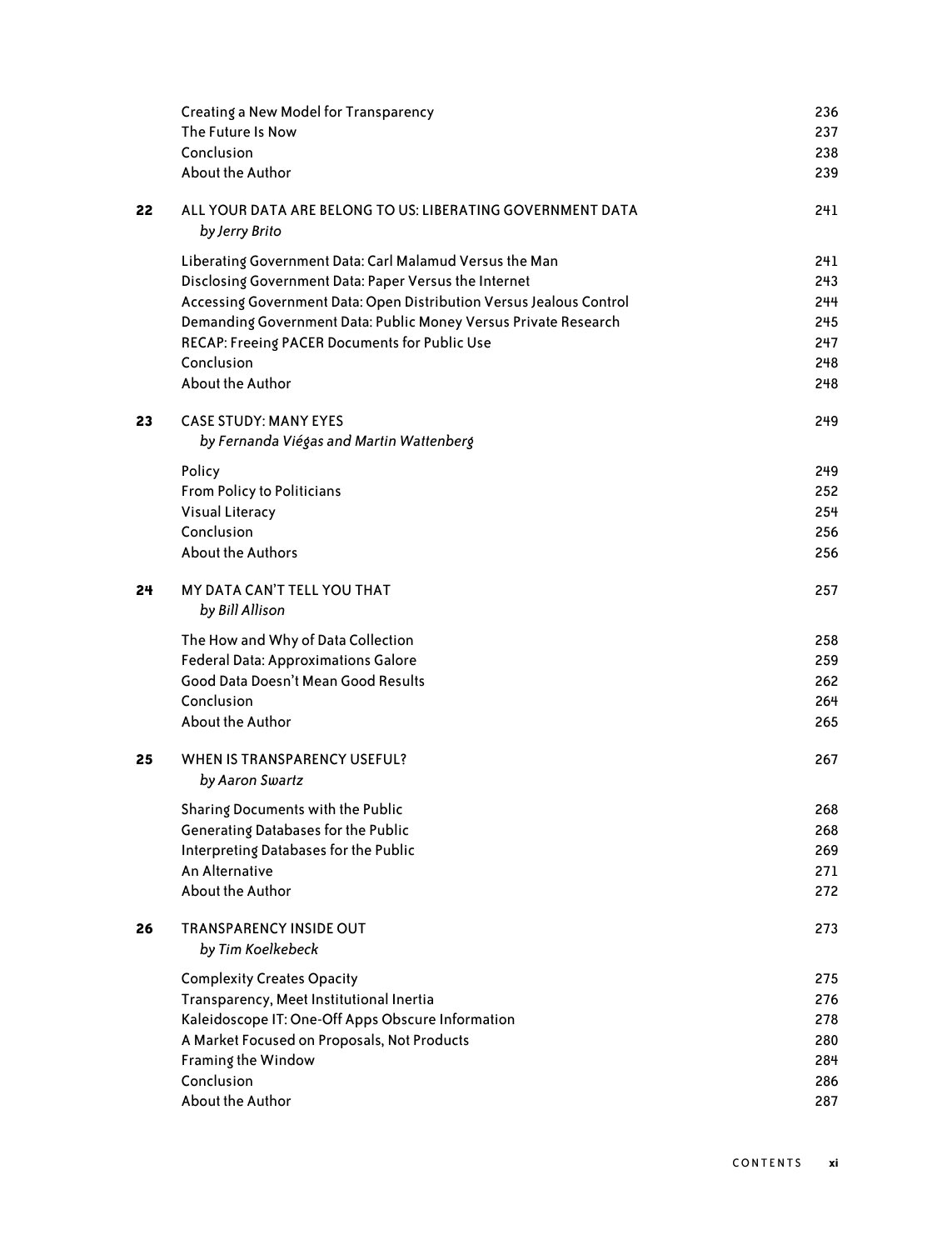| 27 | BRINGING THE WEB 2.0 REVOLUTION TO GOVERNMENT<br>by Gary D. Bass and Sean Moulton                    | 289 |
|----|------------------------------------------------------------------------------------------------------|-----|
|    | Government Transparency: Three Hurdles                                                               | 289 |
|    | Putting It All Together: Disclosure of Federal Spending                                              | 297 |
|    | Conclusion                                                                                           | 303 |
|    | <b>About the Authors</b>                                                                             | 304 |
| 28 | TOADS ON THE ROAD TO OPEN GOVERNMENT DATA<br>by Bill Schrier                                         | 305 |
|    | What Is Government?                                                                                  | 305 |
|    | Data Collection                                                                                      | 306 |
|    | Exposing the Soul of Government                                                                      | 307 |
|    | Conclusion                                                                                           | 313 |
|    | About the Author                                                                                     | 314 |
| 29 | <b>OPEN GOVERNMENT: THE PRIVACY IMPERATIVE</b><br>by Jeff Jonas and Jim Harper                       | 315 |
|    | Privacy-Enhancing Practices                                                                          | 316 |
|    | Conclusion                                                                                           | 324 |
|    | <b>About the Authors</b>                                                                             | 325 |
| 30 | FREEDOM OF INFORMATION ACTS: PROMISES AND REALITIES<br>by Brant Houston                              | 327 |
|    | The Act and Amendments                                                                               | 328 |
|    | Conclusion                                                                                           | 335 |
|    | About the Author                                                                                     | 336 |
| 31 | GOV→MEDIA→PEOPLE<br>by Dan Gillmor                                                                   | 337 |
|    | Crowdsourcing in Action                                                                              | 340 |
|    | Conclusion                                                                                           | 344 |
|    | About the Author                                                                                     | 344 |
| 32 | OPEN SOURCE SOFTWARE FOR OPEN GOVERNMENT AGENCIES<br>by Carlo Daffara and Jesus M. Gonzalez-Barahona | 345 |
|    | Advantages of FLOSS for Government and Public Agencies                                               | 346 |
|    | Best Practices: Management                                                                           | 350 |
|    | <b>Best Practices: Technical</b>                                                                     | 354 |
|    | <b>Best Practices: Social</b>                                                                        | 357 |
|    | Make It Easy to Experiment and Learn                                                                 | 359 |
|    | Conclusion                                                                                           | 360 |
|    | References                                                                                           | 360 |
|    | About the Authors                                                                                    | 361 |
| 33 | WHY OPEN DIGITAL STANDARDS MATTER IN GOVERNMENT                                                      | 363 |
|    | by Marco Fioretti                                                                                    |     |
|    | <b>Badly Used Technology Hinders Progress</b>                                                        | 364 |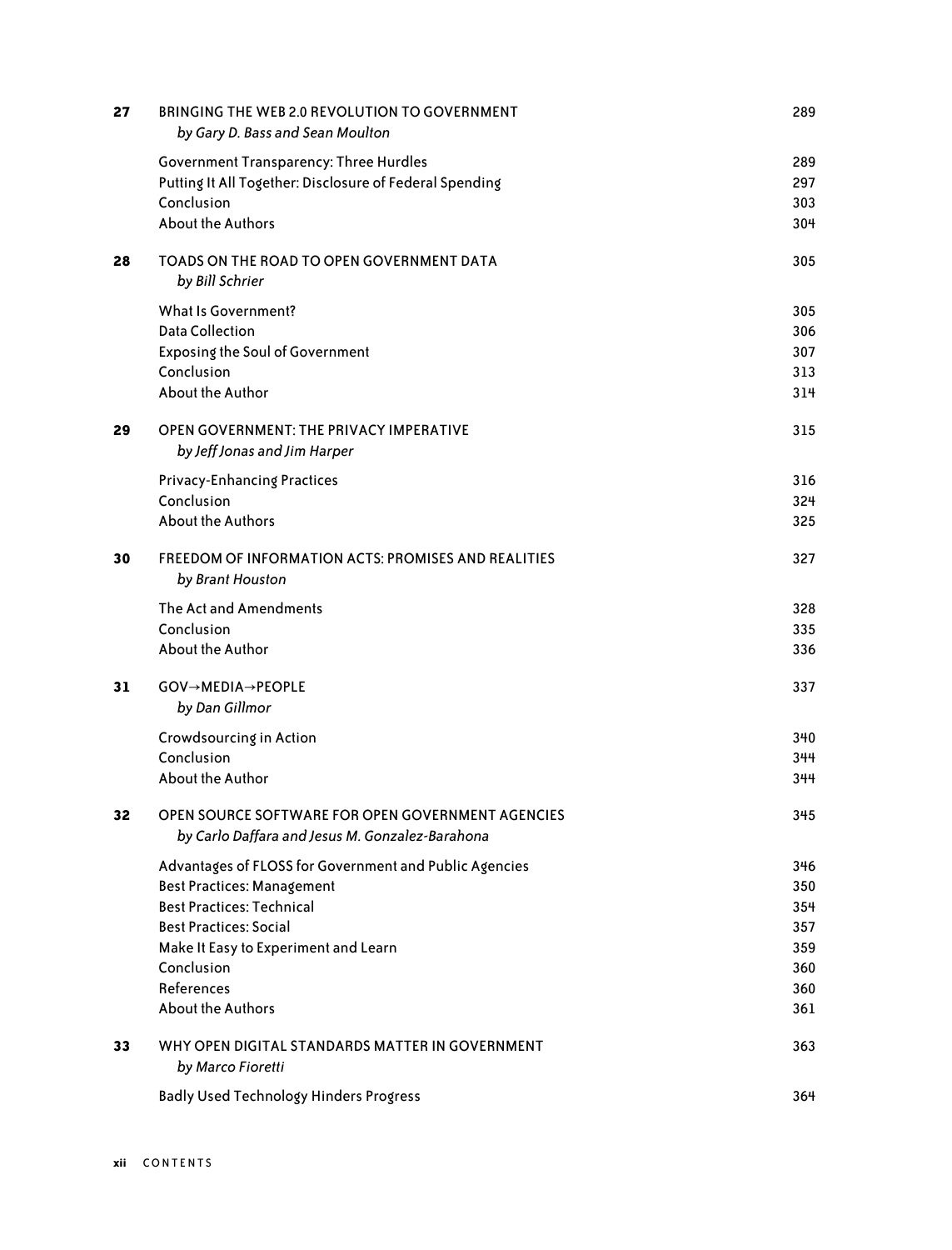|    | The Digital Age Explained                                                  | 364 |
|----|----------------------------------------------------------------------------|-----|
|    | Standards and the Problems with Digital Technology                         | 366 |
|    | The Huge Positive Potential of Digital Technologies                        | 369 |
|    | Free and Open Standards and Software: The Digital Basis of Open Government | 370 |
|    | Conclusion                                                                 | 372 |
|    | About the Author                                                           | 373 |
| 34 | <b>CASE STUDY: UTAH.GOV</b>                                                | 375 |
|    | by David Fletcher                                                          |     |
|    | A Historical Perspective                                                   | 375 |
|    | What Today's Landscape Looks Like                                          | 376 |
|    | Champions Discovered in All Branches of State Government                   | 378 |
|    | The Dramatic Shift to Web 2.0 Principles and Tools                         | 381 |
|    | Making Data More Accessible                                                | 383 |
|    | Conclusion                                                                 | 387 |
|    | About the Author                                                           | 388 |
| A  | MEMO FROM PRESIDENT OBAMA ON TRANSPARENCY AND OPEN GOVERNMENT              | 389 |
|    | <b>INDEX</b>                                                               | 391 |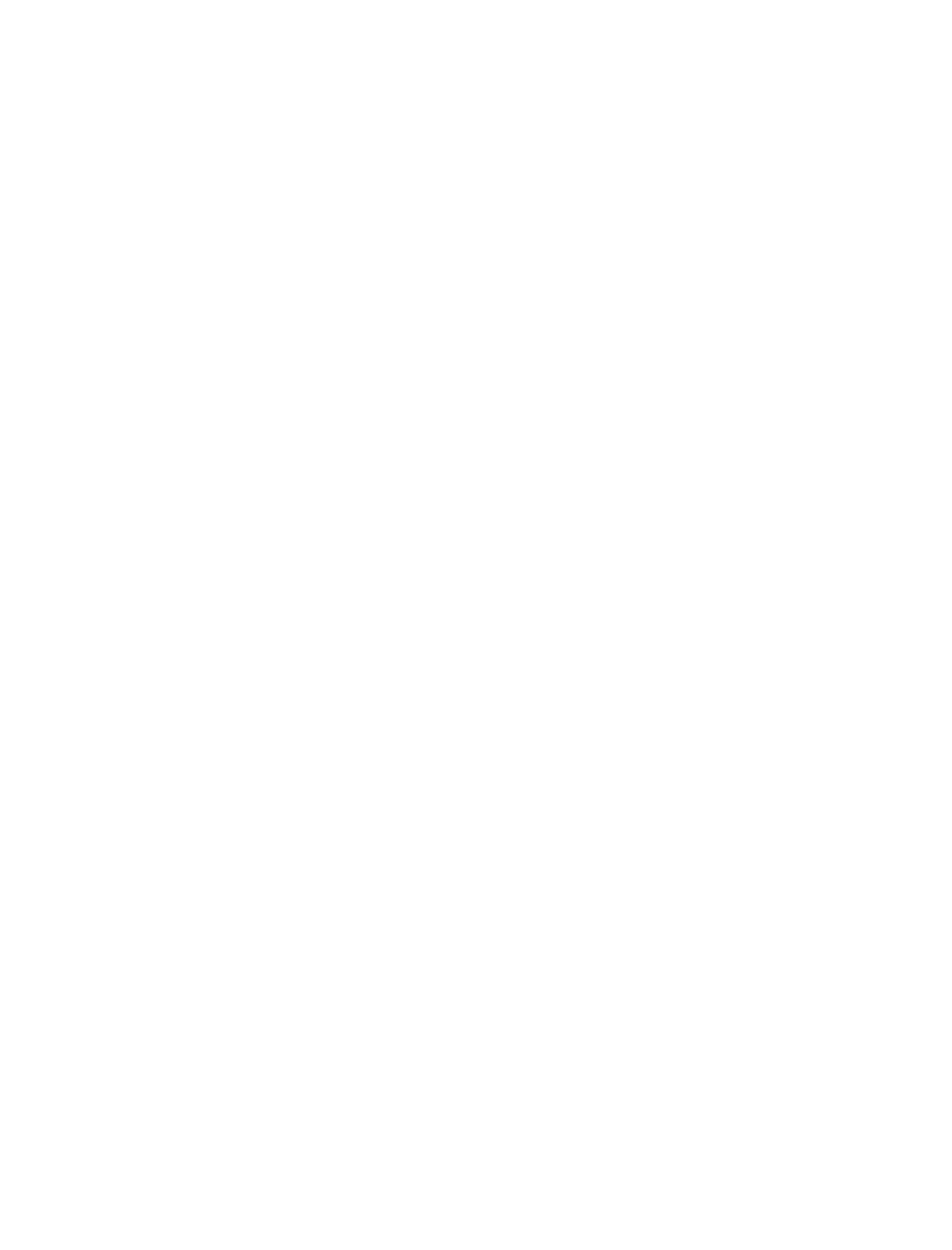# <span id="page-12-0"></span>All Your Data Are Belong to Us: Liberating Government Data

*,GTT[-\$TKVQ*

When government refuses to make itself transparent and open and fails to make public information meaningfully available, hackers will liberate the data. It has happened many times over, and it will doubtlessly happen again. Each time government data is freed, citizens gain useful access to valuable information that rightly belongs to them. But perhaps more importantly, government is forced to deal with the new reality of a networked world in which the people demand free online access to public information.

Data is liberated by hacking government. Because of how the popular press has used it, the word *hack* is often misunderstood to mean only illicit access to computer networks. In fact, to techies that is only one possible meaning. According to Wikipedia, the term usually means "a clever or quick fix to a computer program problem" or "a modification of a program or device to give the user access to features that were otherwise unavailable to them."

#### <span id="page-12-1"></span>Liberating Government Data: Carl Malamud Versus the Man

Carl Malamud is probably the original government hacker. A technologist, activist, and entrepreneur, Malamud is well known for having forced the U.S. Securities and Exchange Commission (SEC) to make much of its public data available to the public over the Internet in 1995. At that time, the SEC did not provide free access to the corporate filings it collected. Instead, the SEC's database, the Electronic Data Gathering Analysis and Retrieval system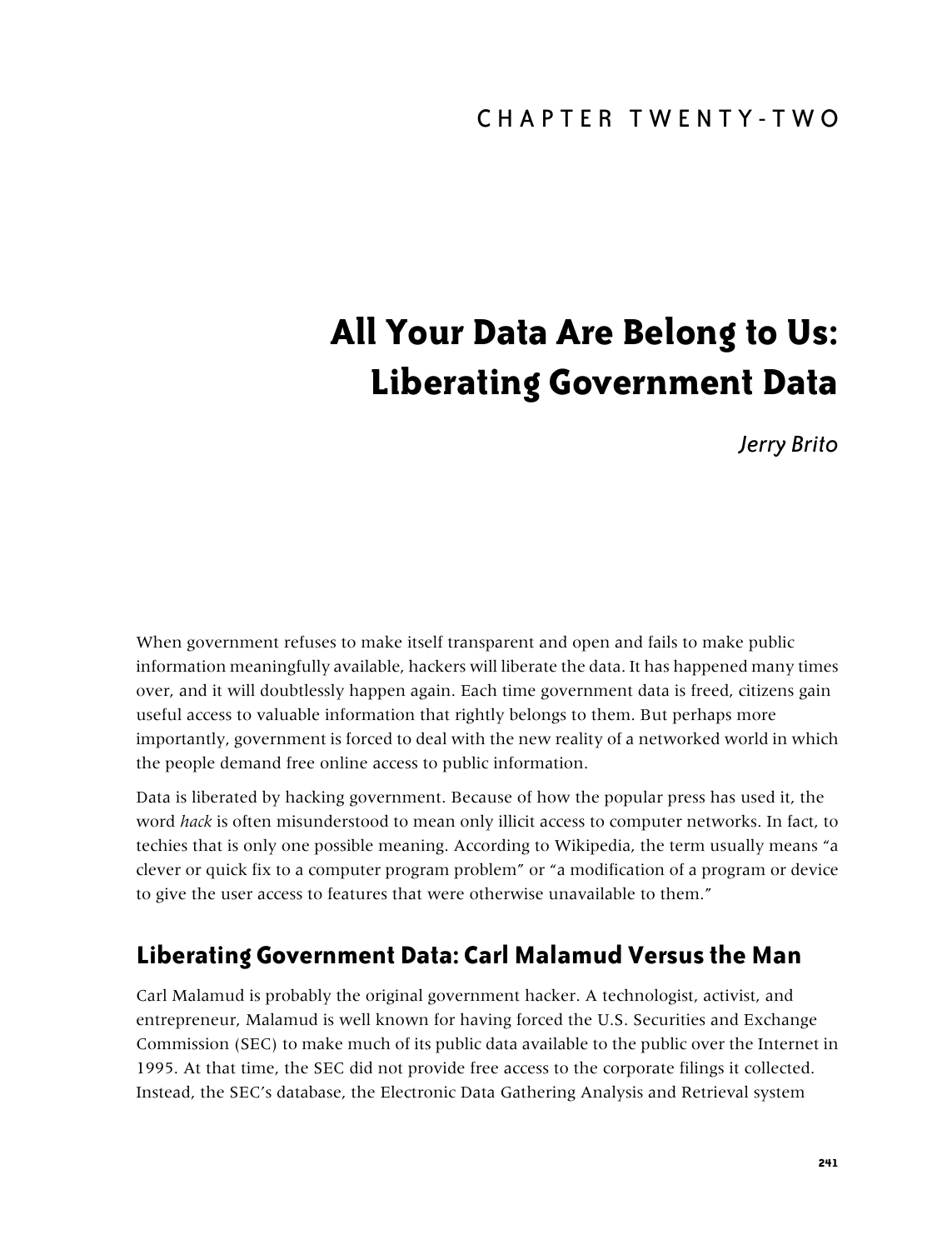(EDGAR), was operated under contract with information wholesaler Mead Data, which provided data feeds to data retailers who in turn sold access to the public. According to John Markoff, author of the *New York Times* article ["Plan Opens More Data to Public"](http://www.nytimes.com/1993/10/22/business/plan-opens-more-data-to-public.html), "Under this system, a retail information provider, like Mead Data's own Nexis service, charge[d] about \$15 for each S.E.C. document, plus a connection charge of \$39 an hour and a printing charge of about \$1 a page." One can imagine customers were largely limited to firms on Wall Street.

After first trying and failing to convince the SEC that it should make its database available on the Internet, Malamud began to purchase the SEC's wholesale data and made it available on his own website free of charge to anyone. The service included corporate annual reports, 10-K filings, proxy statements, and other data valuable to investors, journalists, and others. In December of that year, Malamud expanded his free offerings by adding large portions of the U.S. Patent and Trademark Office's (PTO) patent and trademark database, including full text of all patents, and text and images from the trademark database.

Malamud, however, always believed that it was government's responsibility to provide its data for free to the public, especially since the then-recently enacted Paperwork Reduction Act mandated that agencies make public information available electronically. On August 11, 1995, Malamud announced on his website that it would discontinue its free access to government data on October 1. As [Malamud later recounted](http://www.mundi.net/cartography/EDGAR):

Our goal, however, wasn't to be in the database business. Our goal was to have the SEC serve their own data on the Internet. After we built up our user base, I decided it was time to force the issue. That's when the fireworks began. When users visited our EDGAR system in August 1995, they got an interesting message:

This Service Will Terminate in 60 Days Click Here For More Information

Click here they did! One of the lessons I've learned from building Internet services is that when people get something for free, they want their money's worth.

The message informed users that under no circumstances would the unofficial service be continued, and suggested that it was "time for the stakeholders in this data to step up to the plate and forge a solution." It also asked users to write to Congress and the administration, which they did.

The SEC at first resisted. Eventually, however, it relented and the agency took over Malamud's service as the core of a new online EDGAR system. The public uproar apparently caught SEC commissioners off guard and they took on the responsibility of making data available before Malamud's October deadline. According to Malamud, "The commissioners of the SEC had clearly not been aware of the issue, but there is nothing like pieces in the *Wall Street Journal* and 15,000 messages to the Chairman to raise the profile of an issue" (*[http://www.mundi.net/](http://www.mundi.net/cartography/EDGAR) [cartography/EDGAR](http://www.mundi.net/cartography/EDGAR)*).

Malamud had similar plans for his patent and trademark database. In 1998, he wrote to Vice President Al Gore and Commerce Secretary William Daley (who oversaw the PTO),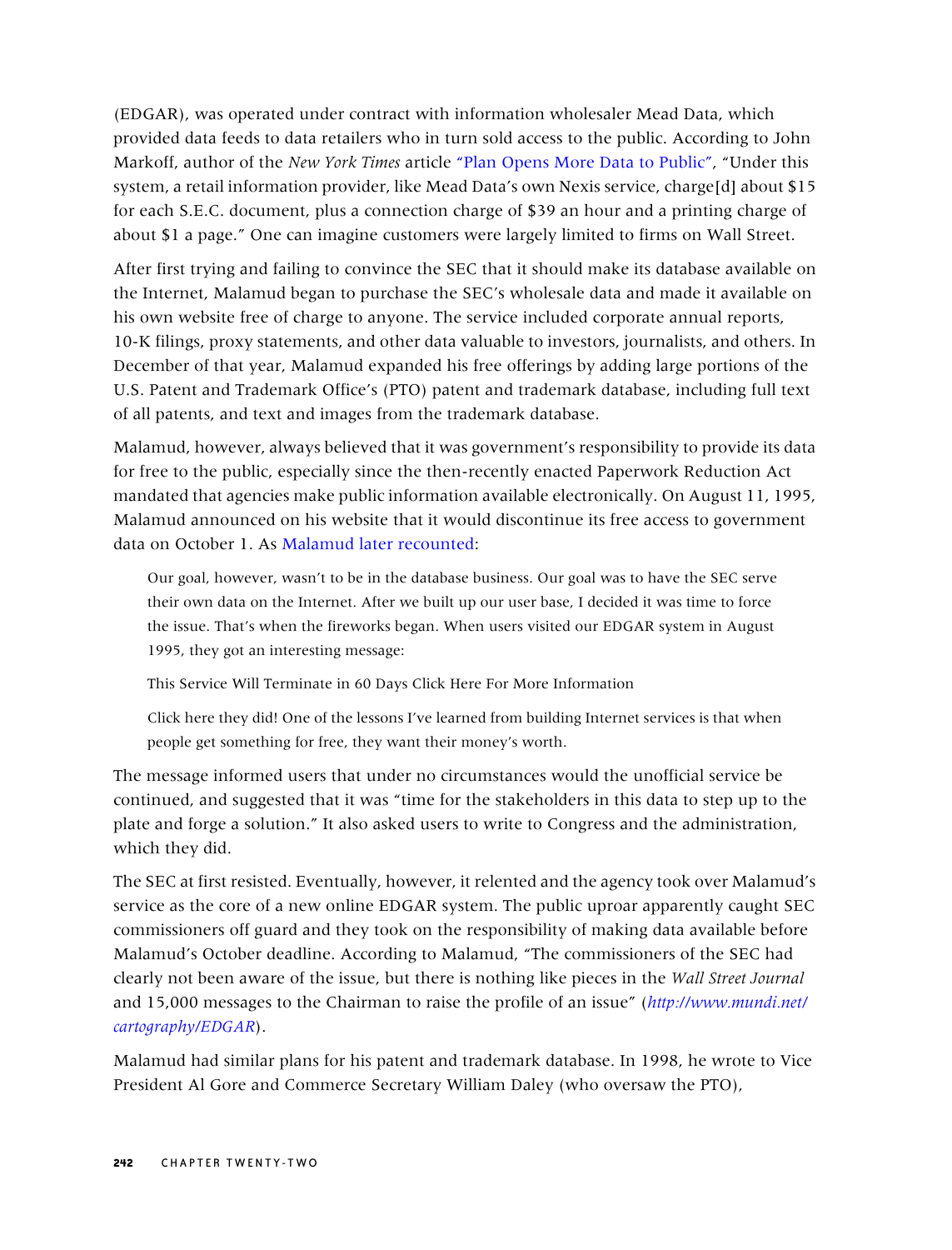announcing that unless the PTO began offering its databases on the Internet, he would create a free and robust online alternative. In the years since Malamud first put a patent database online in 1994, the PTO had not been as accommodating as the SEC. The agency was selffinanced by user fees, a large portion of which came from requests for paper copies of patent and trademark information. As the commissioner for patents told the *[New York Times](http://www.nytimes.com/1998/05/04/business/us-is-urged-to-offer-more-data-on-line.html)*, "If he can [put the patent and trademark database online] we'd be out all \$20 million we now receive in fees…. Why would anyone want paper?"

Malamud's strategy to overcome government's resistance was a familiar one. "I'm going to buy the trademark data and will build the user base as big as I can in a year," Malamud said at the time. "At the end of the year, I'll pull the rug out from the users and give them Al Gore's E-mail address" (*[http://www.nytimes.com/1998/05/04/business/us-is-urged-to-offer-more-data-on](http://www.nytimes.com/1998/05/04/business/us-is-urged-to-offer-more-data-on-line.html) [-line.html](http://www.nytimes.com/1998/05/04/business/us-is-urged-to-offer-more-data-on-line.html)*). The gambit worked, and less than two months later the Clinton administration announced that it would put the full patent database online. In each instance, by forcefully but legally releasing online data that the government had either not disclosed on the Internet or not made easily accessible, Malamud was able to effect a change in policy that led to a more open and transparent government (see [Chapter 14\)](#page-0-0).

#### <span id="page-14-0"></span>Disclosing Government Data: Paper Versus the Internet

The United States is one of the most open and transparent countries in the world. Citizens generally have the right to inspect the records, minutes, balance sheets, and votes of almost all public bodies.

Laws encouraging government transparency and accountability have been a feature of the U.S. system of government since the founding of the Republic. The Constitution, for example, requires that each house of Congress "keep a Journal of its Proceedings, and from time to time publish the same, excepting such Parts as may in their Judgment require Secrecy." Today, the Congressional Record satisfies this requirement.

Unfortunately, many of the statutory requirements for disclosure do not take Internet technology into account. For example, the 1978 Ethics in Government Act requires the disclosure of financial information—including the source, type, and amount of income—by many federal employees, elected officials, and candidates for office, including the president and vice president, and members of Congress. The act further requires that all filings be available to the public, subject to certain limited exceptions. One might imagine, then, that every representative's or senator's information would be just a web search away, but one would be wrong.

Members of the House of Representatives must file their disclosures with the clerk of the House of Representatives, while senators must do the same with the secretary of the Senate. Each of these offices maintains a searchable electronic database of the filings. However, until very recently, to access these databases citizens had to go to Washington, D.C., and visit those Capitol Hill offices during business hours. There were no other means of searching the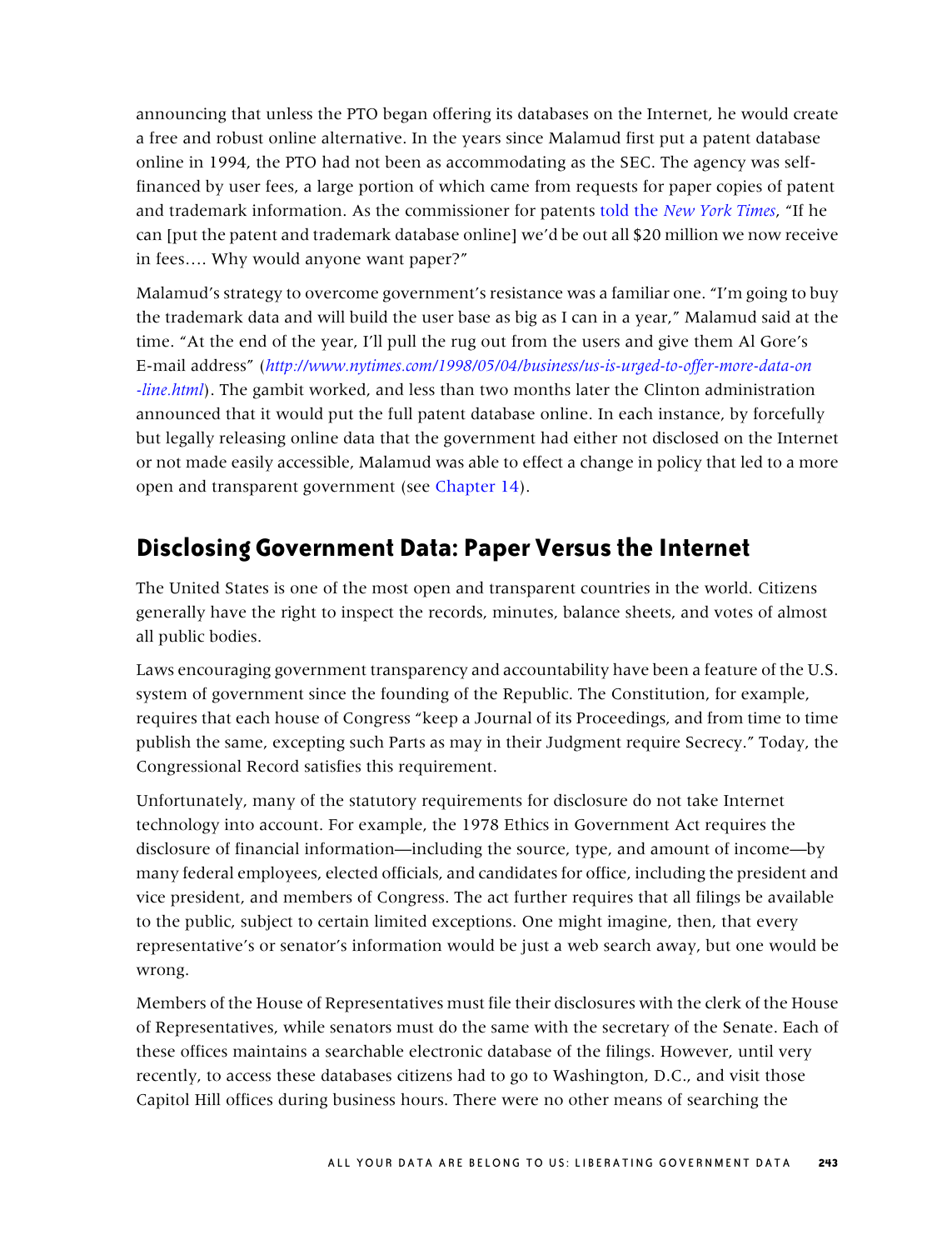databases, something that presented a major barrier to the widespread dissemination of nominally publicly available information. Even today, the disclosure forms offered are scanned images that are not easily searched or parsed.

The result is that to make the information available online, third parties such as transparency website [LegiStorm](http://www.legistorm.com/) must acquire paper copies of the forms and manually scan and parse them. In contrast, the clerk of the House and the secretary of the Senate could likely make their existing databases available online at little extra cost. LegiStorm also offers something the official sites still won't: financial disclosure forms for congressional staffers, not just members.

So, why would government fail to take advantage of the benefits of online disclosure? Not only would using standard Internet technologies make it easier for citizens to find and access government information, but it would probably also present efficiencies and cost savings to government itself. In most cases, the obstacle is likely bureaucratic inertia. In other cases, however, government will have little incentive, and often a disincentive, to make public information easily accessible.

Sometimes, as we saw with the PTO, government agencies make data freely available, but collect user fees for easy access to that data. This can create an incentive to protect the revenue stream at the expense of wider public access to government information. In other instances, government reticence to make data easily accessible can have political motivations.

### <span id="page-15-0"></span>Accessing Government Data: Open Distribution Versus Jealous Control

Much like Josh Tauberer's GovTrack.us, the *Washington Post*'s Congress Votes database allows users to easily search and sort through a database of congressional bills and votes. When the *Post* was building its site, the House offered its roll call votes in XML, a standard machinereadable format, while the Senate did not. This forced the *Post*, like GovTrack, to rely on cumbersome "screen scraping" of Senate web pages to make their roll call votes usable (see [Chapter 18\)](#page-0-0).

In 2007, however, co-creator Derek Willis was poking around the Senate website when he discovered a directory of XML files of vote data for past sessions. This demonstrated that the Senate had the ability to make its votes available online in a structured format. Willis was elated at the thought that perhaps there was easy access to Senate vote data after all. He wrote to the Senate webmaster asking whether structured voting data was available for the current session and, if so, whether this data would be made public. The telling response read, in part, as follows:

A few representative votes (only a few from the early congresses) were published out to the active site during some testing periods. I really need to remove them from the site.

We are not authorized to publish the XML structured vote information. The Committee on Rules and Administration has authorized us to publish vote tally information in HTML format [not a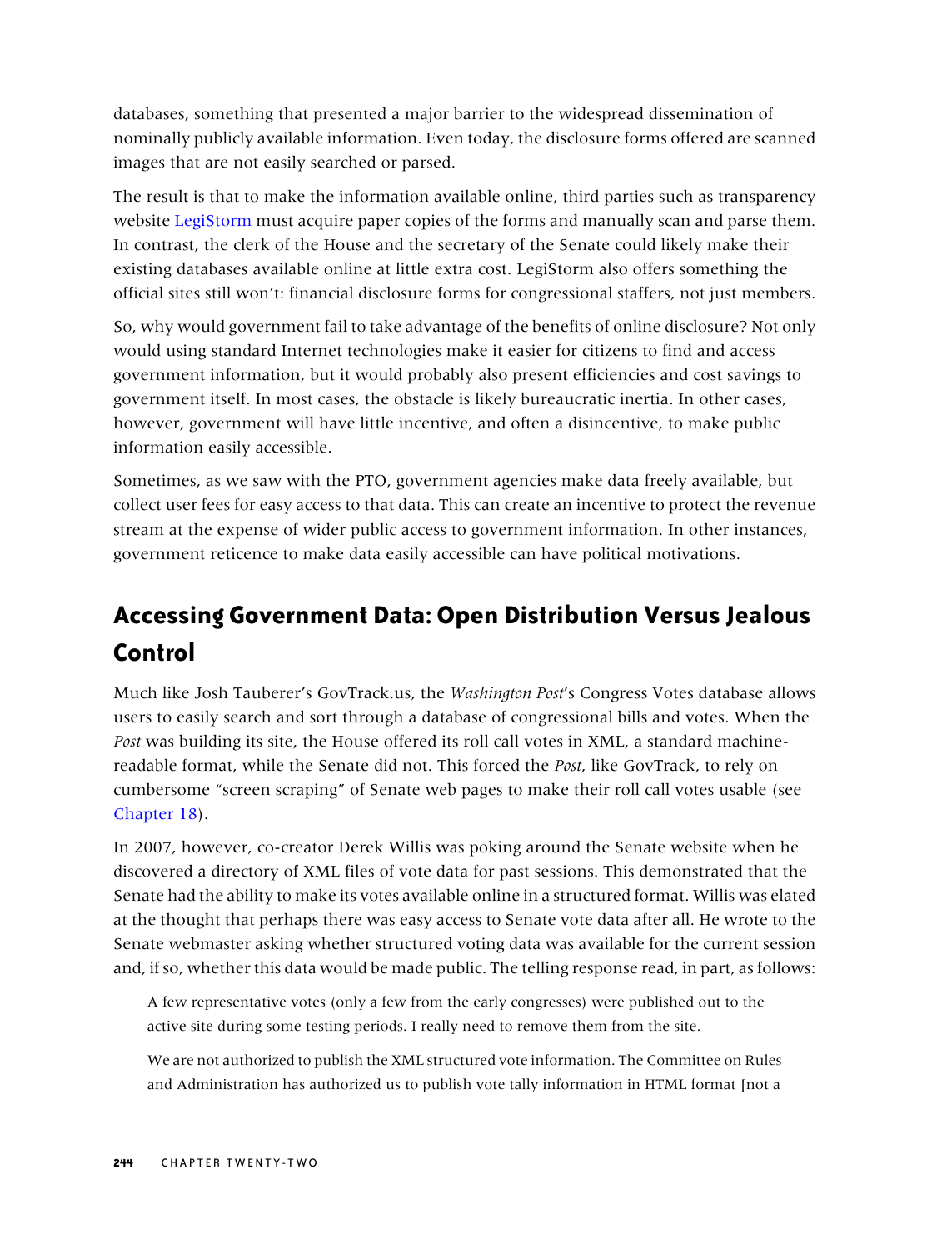structured format]. Senators prefer to be the ones to publish their own voting records. As you know, looking at a series of vote results by Senator or by subject does not tell the whole story. Senators have a right to present and comment on their votes to their constituents in the manner they prefer. This issue was reviewed again recently and the policy did not change.

Senators doubtlessly would "prefer to be the ones to publish their own voting records." But jealous control over information by government is anathema to democracy. Looking at a series of votes by a senator does in fact tell the "whole story" of that senator's voting record, and despite what the webmaster said, senators do not have a "right" to present their votes to the public "in the manner they prefer." Of course, this only motivated hackers such as Willis and Tauberer further.

When third parties make government data available, it demonstrates that it is possible to do so cheaply and efficiently. In some cases, officials can be unaware of what is technically possible, or they may believe that state-of-the-art technology is prohibitively expensive. Freeing information can also generate an awareness and demand for the newly accessible data among citizens. This can lead to embarrassing questions for government: why isn't it making the data available itself? Why are citizens forced to hack the data in order to access it? Also, hacking government data can demonstrate to cautious officials that when information is made accessible and useful, the world does not end.

In fact, since GovTrack.us and the *Washington Post* [Congress Votes database](http://projects.washingtonpost.com/congress/) brought attention to the issue, the Senate Rules Committee finally relented and has recently begun to make roll call votes available in XML. Two years after Derek Willis was rebuffed by the Senate webmaster, a group of seemingly embarrassed senators wrote to Committee Chairman Chuck Schumer demanding a repeal of the prohibition on XML.

"This policy has created a situation where outside groups are forced to create databases that are more likely to contain errors and omissions," they wrote. "The suggestion that the Senate would intentionally hamstring the distribution of roll call votes so Senators could put a better spin on them is concerning. The public is capable of interpreting our votes on its own."

## <span id="page-16-0"></span>Demanding Government Data: Public Money Versus Private Research

The release of Congressional Research Service (CRS) reports is another example of hacking that is slowly leading to change. CRS is a think tank for Congress that is funded by U.S. taxpayers to the tune of \$100 million per year. It produces objective in-depth briefings and high-quality research papers on topical public policy issues. The studies it produces are widely well regarded, and members of Congress and their staffs rely on them as they legislate.

By law, however, CRS can make its reports available only to members of Congress. There are several oft-cited rationales for this policy. First is the idea that by releasing reports directly to the public, CRS would come between lawmakers and their constituents. There is also the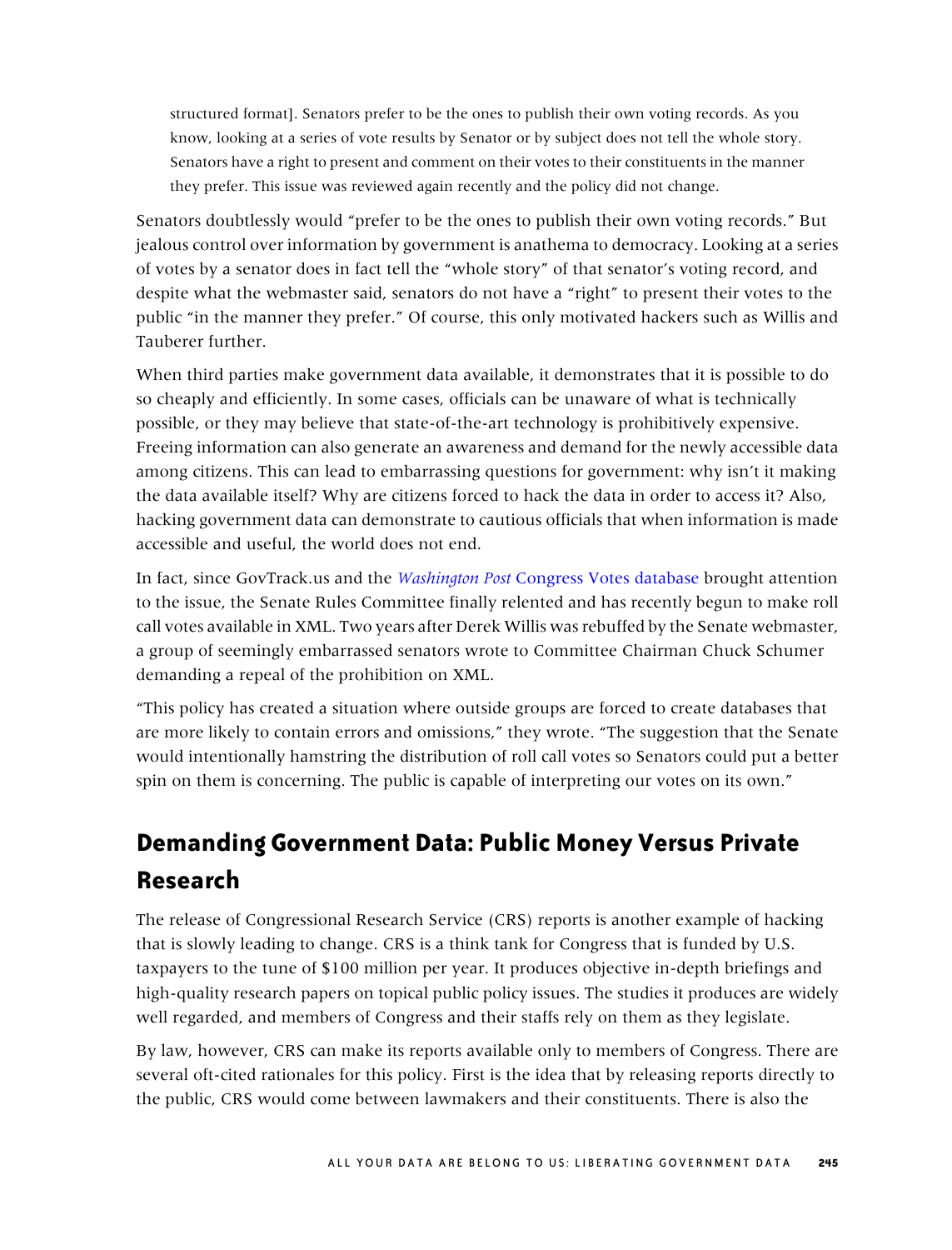concern that if CRS reports were widely disseminated, they would come to be written with a public audience in mind, rather than focusing on congressional needs. Finally, some fear a burden on CRS and congressional staff members who might have to respond to questions and comments generated by publicly available reports. Not surprisingly, several third parties who are not persuaded by these rationales have taken it upon themselves to collect and make the reports available on the Web.

Members of Congress are free to release copies of the reports to citizens if they wish, and they often do so at the request of a constituent. Unfortunately, constituents must first know of a report's existence before they can request it. There is no public listing of all the available titles, so the fear is that embarrassing reports are never released. Once a report is released, however, one is free to copy and disseminate it because works of the U.S. government are not protected by copyright.

For several years, many organizations, including the Federation of American Scientists and the National Council for Science and the Environment, have published on their websites hundreds of CRS reports related to their research areas that they have collected over the years. In 2005, the Center for Democracy and Technology (CDT), a nonprofit dedicated to Internet public policy issues, brought the different CRS collections under one roof at OpenCRS.com. There, users can search the combined collections of CDT and partner groups, which total more than 8,000 CRS reports.

More importantly, the site invites users to upload to the online library reports that they have acquired. It also provides a list of CRS reports that are missing from the library and instructions on how citizens can request them from their representatives. CDT acquires this list from a sympathetic but anonymous member of Congress who provides it on a regular basis. Further compromising the secrecy surrounding CRS reports, in February 2009 whistleblower site WikiLeaks.org released 6,780 CRS reports, which it said "represents the total output of the Congressional Research Service electronically available to Congressional offices" (*[http://](http://wikileaks.org/wiki/Change_you_can_download:_a_billion_in_secret_Congressional_reports) [wikileaks.org/wiki/Change\\_you\\_can\\_download:\\_a\\_billion\\_in\\_secret\\_Congressional\\_reports](http://wikileaks.org/wiki/Change_you_can_download:_a_billion_in_secret_Congressional_reports)*).

For more than a decade, lawmakers sympathetic to open government have perennially introduced bills or resolutions to make CRS reports public. While these efforts have so far failed, the vast number of CRS reports now available to the public on third-party sites undercut the rationales for a policy of selective release. Citizens have access to a wide array of CRS reports, yet the quality of those reports has not suffered, CRS's institutional character has not been diminished, and constituent relationships with representatives remain intact. As unofficial collections of CRS reports continue to grow, not only will citizens benefit from access to this information, but the selective release policy will become increasingly untenable and ripe for change.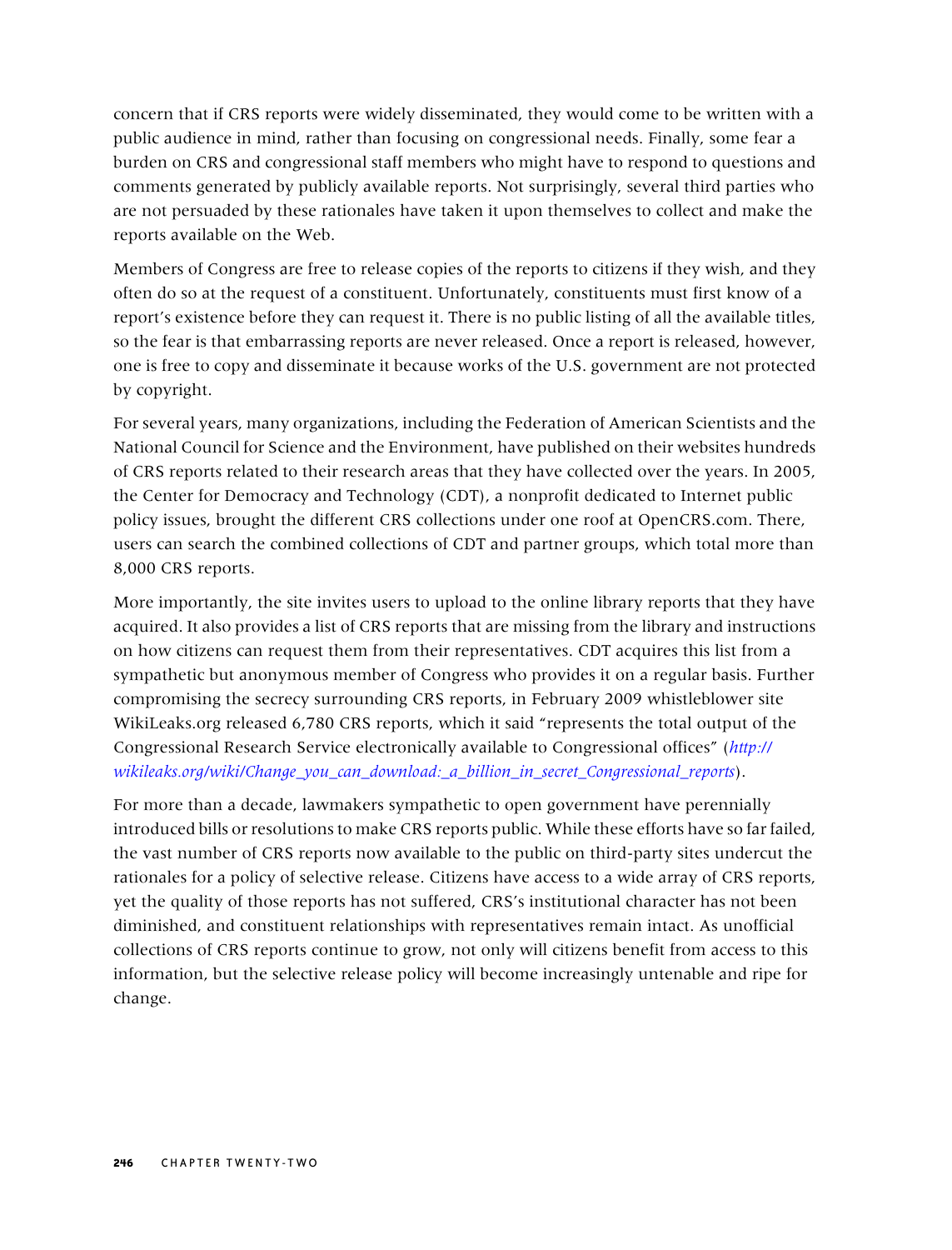#### <span id="page-18-0"></span>RECAP: Freeing PACER Documents for Public Use

As long as some public documents are out of reach online, third parties will be motivated to free them. Carl Malamud's most recent intellectual descendants may be a team of hacker scholars dedicated to liberating the millions of pages of public records now locked behind a paywall on the federal court's online database. Stephen Schultze, Tim Lee, and Harlan Yu of the Center for Information Technology Policy at Princeton developed a web browser plug-in— [RECAP](https://www.recapthelaw.org/)—that distributes the hacking of the court database among many users.

Each day, federal courts around the country generate thousands of pages of court filings, transcripts, judgments, and opinions—all of public interest. Free access to these documents is guaranteed to all citizens, so long as you visit the courthouse in question during business hours. The Public Access to Court Electronic Records (PACER) system was created in 1988 as a dialup service that charged by the minute and afforded attorneys convenient remote access to court dockets and filings. In 1998, the system was migrated to the Web, and the per minute charge was replaced by a charge per page downloaded.

Today, PACER charges 8 cents per page accessed, which doesn't sound like much. However, the charge is completely out of proportion with how much it costs the court system to make the data available. As a result, the court system has found its IT budget with a substantial surplus. Some estimate that in 2006, the cost to maintain PACER was about \$27 million, yet the system brought in \$62 million in revenue.

This is not a concern for lawyers, who pass their costs on to clients, or to commercial data retailers, such as Westlaw and LexisNexis, that purchase their data in bulk and benefit from the lack of convenient free access to court records. However, scholars, journalists, and average citizens are left without free online access to court records.

Schultze, Lee, and Yu's scheme to free the documents on PACER is an ingenious one. They have built a Firefox plug-in called RECAP that attorneys, librarians, and other regular users of PACER can install on their computers. When a user downloads a document from PACER, the plug-in sends a copy to RECAP's server, where it is made publicly available. If enough PACER users install RECAP, it will only be a matter of time before the entire database is liberated.

This is a brilliant system, but it raises the obvious question: altruistic motives aside, why would attorneys or other PACER users install the RECAP plug-in? The answer is just as brilliant. When a user clicks to download a document from PACER, the RECAP plug-in first searches its own server to see whether that document has already been made publicly available. If it has, then it is served to the user, who avoids PACER's download charges. Additionally, the RECAP plug-in adds some nice touches, including reformatting the document filename and adding useful metadata.

Although it is a shot across the bow of PACER's revenue stream, RECAP is entirely legal. The court documents that RECAP shares, like CRS reports, are not subject to copyright and can be freely distributed by citizens. By creating a public repository of these documents, the RECAP